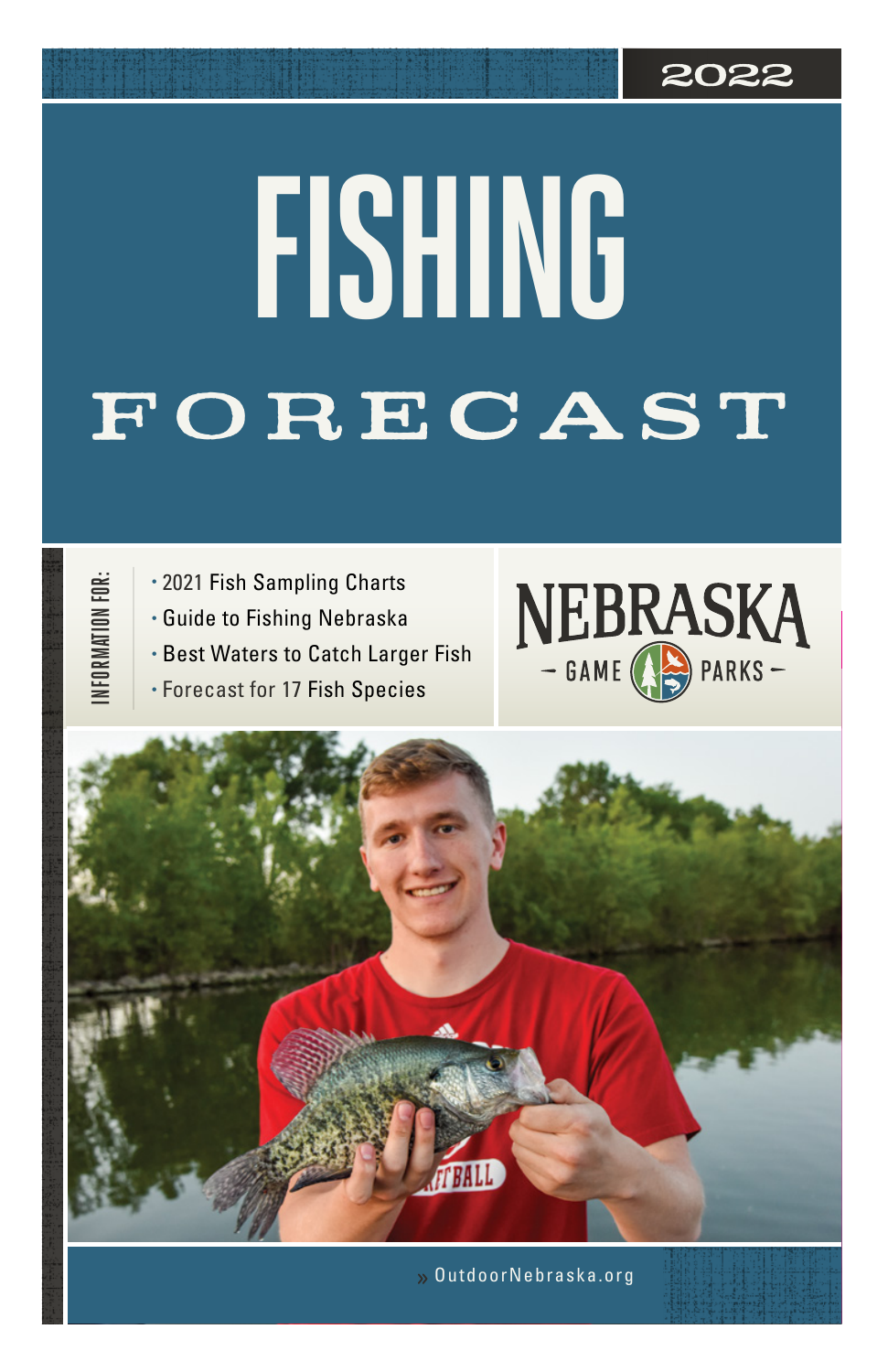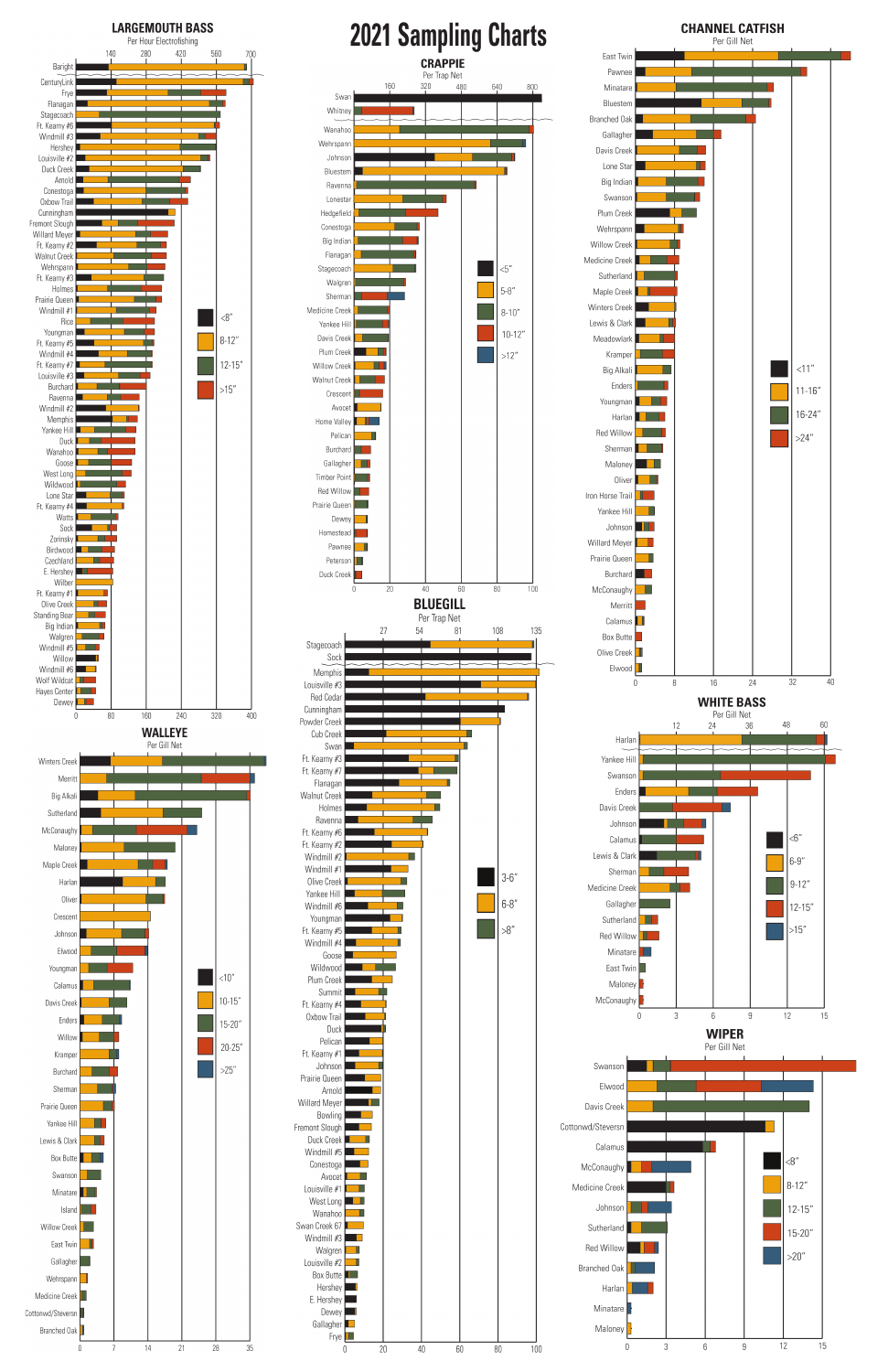## **A GUIDE TO FISHING NEBRASKA IN 2022**

**By Daryl Bauer, Nebraska Game and Parks Commission, fisheries outreach program manager**

#### **WALLEYE**

Nebraska's largest waters are the state's best walleye habitats and consistently provide the best fishing. The highest total sampling rates of walleyes in the fall of 2021 were at **Winters Creek**, **Merritt**, **Big Alkali**, **Sutherland**, and **McConaughy**. **Big Alkali**, **Winters Creek**, **Maloney**, and **Sutherland** will be particularly good for eating-size, 15 to 20-inch walleyes in 2022. Anglers targeting big walleyes should plan trips to **McConaughy**, **Merritt**, **Box Butte**, **Sherman**, and **Elwood** reservoirs. Smaller waters are less ideal as walleye habitats, but several of those will at least offer some walleye opportunities this year. **Youngman**, **Burchard**, and **Maple Creek** will offer anglers a chance to catch walleyes in eastern Nebraska while anglers in western Nebraska should check out **Oliver**.

#### **WHITE BASS**

White bass also are open-water predator fish that thrive in Nebraska's largest reservoirs. The most white bass in 2022 will be found at **Harlan**, **Yankee Hill**, **Swanson**, **Enders**, and **Davis Creek**. Most of the white bass at Harlan will be less than 12 inches this year, but that big year-class should produce great fishing in years to come. Also, **Calamus**, **Minatare**, **Johnson** and **Lewis & Clark** will offer fewer white bass overall, but bigger white bass: fish larger than 12 inches and even some larger than 15 inches.

#### **WIPERS**

Wipers are white bass X striped bass hybrids, and, like their parent species, they also are most successful in openwater habitats – Nebraska's largest reservoirs. **Swanson, Elwood**, **Davis Creek**, **Calamus**, and **McConaughy** reservoirs will offer the most wipers in 2022. **Harlan** and **Red Willow** also will offer some good wiper fishing this year. Anglers looking for trophy wipers in 2022 will find **Elwood** and **McConaughy** hard to beat, but **Johnson** and **Branched Oak** have some big fish, too. All wipers caught at Branched Oak must be released immediately.

#### **BLUEGILL**

Anglers can take their kids to catch some "sunnies" on just about any small body of water in Nebraska. The best waters always are the ones that produce numbers of 8-inch-andlarger bluegills. Small- to medium-size reservoirs across

Nebraska offer some of the best bluegill fishing every year, with **Yankee Hill**, **Wildwood**, **Walnut Creek**, **Summit**, **Box Butte** and **Willard Meyer** topping the list in 2022. Nebraska's Sandhills lakes offer lower densities of bluegills but can produce some trophy bluegills, with the biggest fish exceeding 1 pound. The best Sandhills lakes in 2022 will be **Avocet**, **Frye** and **Watts**. Anglers should remember that bluegills that big are rare fish and worthy of having a picture taken and then returned to the water. Pits, ponds and oxbows like **Fort Kearny No. 7**, **Ravenna**, **Windmill No. 2** and **No. 6** and **Louisville No. 1** also will produce some quality bluegills this year.

#### **CRAPPIES**

Crappies are another panfish that can be found throughout Nebraska, with the quest being finding waters that will produce fish larger than 10 inches. **Whitney Reservoir**  is a perennial favorite and again will be in a class by itself in 2022. Other reservoirs that will be good for crappies this year will be **Hedgefield**, **Sherman**, **Big Indian**, **Homestead**, **Burchard**, **Walnut Creek** and **Red Willow**. Sandhills lakes tend to have lower densities of panfish like crappies, but can offer some of the biggest, fattest, black crappies in the state. **Crescent** and **Home Valley** lakes will be the best of the Sandhills lakes this year.

#### **LARGEMOUTH BASS**

Water bodies that offer stable water levels, clean water and an abundance of shallow-water cover, especially aquatic vegetation, are those in which largemouth bass thrive. In Nebraska, small reservoirs, Sandhills lakes, pits, and ponds tend to provide the best of that habitat. Some of those waters can have high densities of bass, which tend to produce excellent panfish fishing as largemouth bass keep panfish numbers in check. However, waters with lots of bass may not necessarily be the best for producing big bass. When looking at the sampling data for the best bass waters, those with the highest numbers of bass may not offer opportunities to catch fish larger than 15 inches. On the other hand, lower densities of largemouth bass can offer anglers the best opportunities to catch bass larger than 15 inches. Some small- to medium-size reservoirs that will be particularly good this year include **Wanahoo**, **Burchard**, **Holmes**, **Oxbow Trail** and **Wehrspann**. Pits, ponds and

oxbows are some of the best bass fisheries in the state, **Fremont Slough**, **East Hershey**, **Ravenna**, **Birdwood** and **Arnold** will offer some excellent bass fishing in 2022. Sandhills lakes should be particularly good for some pretty, chunky bass this year. **Duck**, **Rice**, **Frye**, and **Goose** lakes will be good bets for some 15-inch-and-larger bass. Private waters always produce some of the best bass fishing in the state, and many Nebraska anglers have permission to fish at least one of those privately-owned waters. In addition, some private pits and ponds have been enrolled in the Open Fields and Waters Program and are open to public, walk-in access. Refer to the Public Access Atlas for those waters ([outdoornebraska.gov/publicaccessatlas](http://outdoornebraska.gov/publicaccessatlas)).

#### **CHANNEL CATFISH**

Channel catfish are a popular fish in Nebraska and are found widely across the state. **Pawnee**, **Minatare**, **East Twin**, **Branched Oak**, **Big Indian** and **Sutherland**  reservoirs will all offer good numbers of 16-inch-and-larger channel cats in 2022. For cats longer than 24 inches, fish **Maple Creek**, **Kramper**, **Medicine Creek**, **Meadowlark**, **Iron Horse Trail and Merritt** this year. Voluntary catchand-release of large, trophy catfish is a practice that should be considered by anglers on any Nebraska water as it takes years to grow channel cats that large. Special regulations apply to channel catfish caught at Merritt. For a different experience, do not overlook Nebraska's warm-water rivers like the **Missouri, Platte**, **Elkhorn** or **Niobrara** as they also are excellent catfish fisheries. There are some areas where public access is available on Nebraska rivers. In addition, check out the Open Fields and Waters Program for additional access to warm-water streams and rivers on private lands.

#### **OTHER SPECIES**

Nebraska is known for its diverse fishing opportunities. Besides the species highlighted in the fish-sampling graphs on the reverse side, there are a variety of other fish that can be pursued.

In addition to bluegills, Nebraska offers opportunities to catch other sunfish species, like **REDEAR SUNFISH**, at **Louisville SRA**, **Prairie Queen**, **Bowling** and **Walnut Creek**.